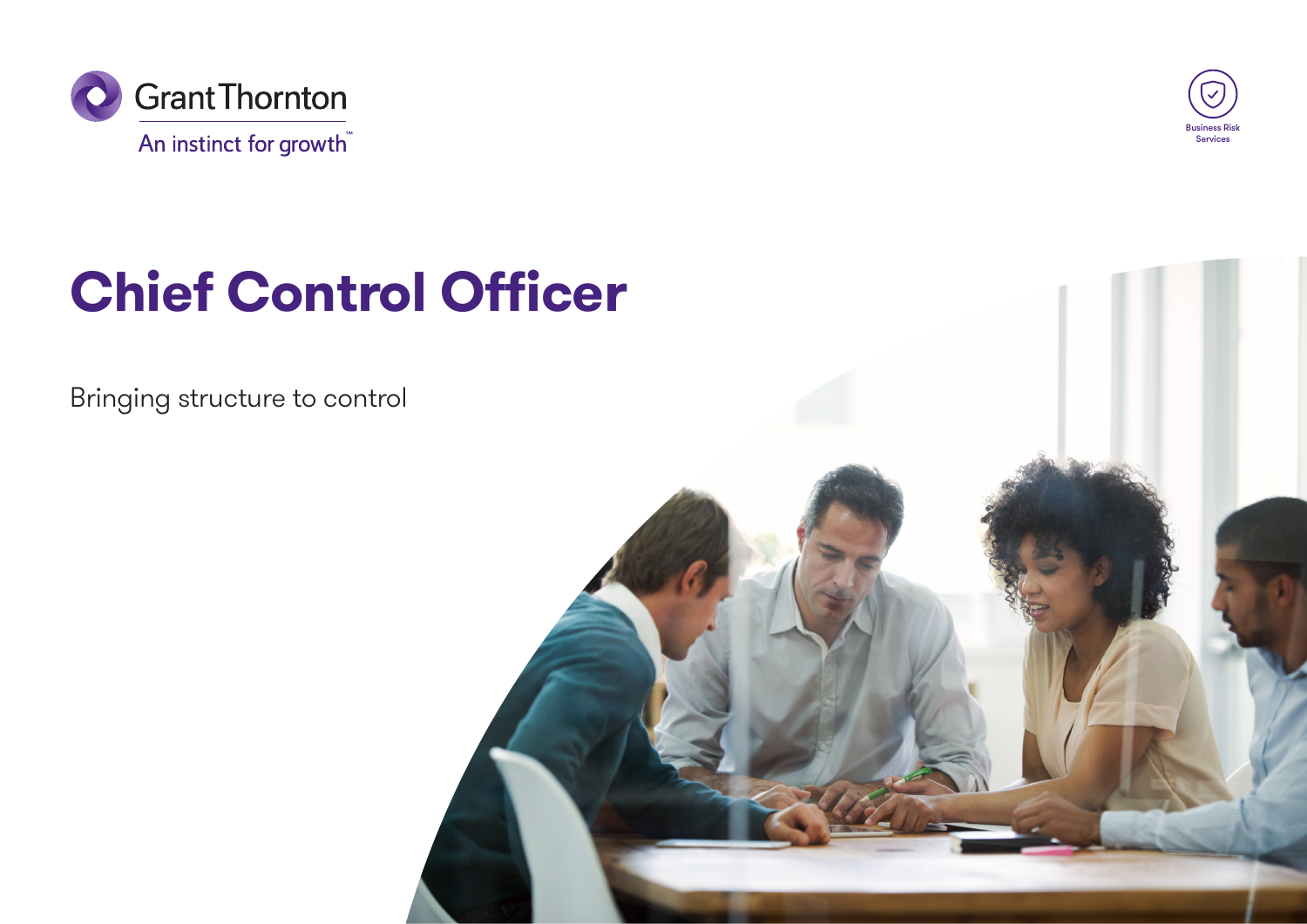# **Introduction**

In order to manage the increasing range of operational and conduct risks that financial institutions face, banks have opted for increasing the controls in their first line of defence. Many banking institutions view the role of the Chief Control Officer (CCO) as an effective way to enhance the oversight of non-financial risks and ensure they are managed consistently.

The mandate, operating model and skills of CCOs vary depending on the complexity and geographical footprint of the organisation. We have found that the benefits derived from of a CCO function are far-reaching. Undisputedly, the establishment of improved controls and governance reduces the risk of breaches and therefore the possibility of regulatory intervention. Additionally, we have observed notable cost-efficiencies, realised through the rationalisation and alignment of the various control functions. More importantly, CCOs enhance the responsiveness of banking organisations to manage the wide range of ever-evolving non-financial risks effectively.

Organisations thinking of introducing a CCO function across their first line must take into account specific operating considerations to ensure CCOs achieve their mandate in a costefficient manner rather than becoming an additional layer of governance in an already disjointed controls environment. Our experience shows that it is essential for the CCO to support risk owners. The establishment of a well-defined and delineated governance framework, in addition to the introduction of unified MI and technology to drive best practices are some of the keys to success.

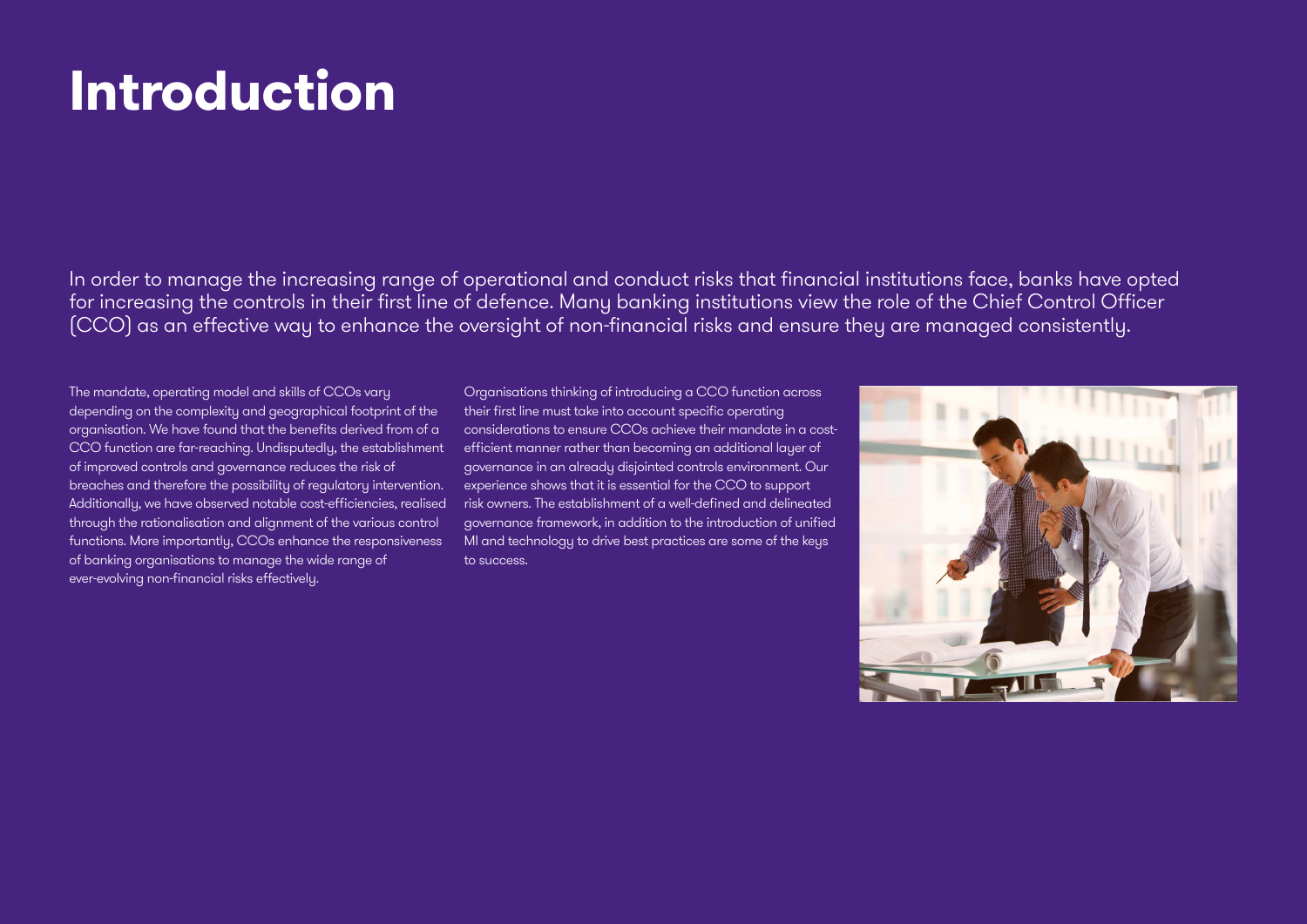# **Chief Control Officer (CCO)**

A Chief Control Officer (CCO) is increasingly viewed by banks as an effective medium to enhance accountability and reinforce control capabilities in the first line of defence. The oversight and supervision of non-financial risk is considered crucial in countering conduct and operational risks, yet the effectiveness of a CCO function is predicated upon the implementation of a control framework across a complex infrastructure of business lines, control functions and multiple jurisdictions.

### **Reduced risk of non-financial control breaches**

A dedicated CCO, accountable for cross-functional supervision of non-financial risks (both operational and conduct-related) within the First Line of Defence (1LOD), can be a highly effective means to reduce operational breaches, thus enhancing broader risk culture and mitigating the risk of regulatory intervention.

### **Enhanced control governance**

A well-defined governance structure, with exhaustive accountabilities and responsibilities is a key component of an effective control function. CCOs are held accountable for the effectiveness of the controls framework within the business they operate.

# **Cost-effective control framework**

The simplification and delineation of responsibilities, following the evolution of a disjointed controls framework, has delivered notable efficiencies for financial institutions. Optimising the CCO operating model reduces duplication, streamlines control design and monitoring and simplifies reporting models.

# **Improved responsiveness**

A standardised CCO function has allowed many financial institutions to pro-actively design, manage and execute their control frameworks to meet the reporting expectations of senior management and regulators. Additionally, an optimised CCO function can enable greater responsiveness to the rapidly evolving market, operational and conduct risk environment.



### **Operating model alignment**

The mandate of the CCO will vary according to the complexity, operating model and jurisdictional footprint of the organisation. Nevertheless, the CCO should support the business head risk owner and the COO to pro-actively manage and maintain a 'risk-aware' culture, mitigating conduct and operational risks by driving the controls agenda across the organisation

### **Drive clarity and collaboration**

Enhancing collaboration of CCOs across business is essential, it can be achieved by introducing unified MI and systems that encourage and drive best practice. The alignment of responsibilities will ensure that CCOs have a clear cross-functional and multi-jurisdictional mandate which will drive consistency between CCOs and other control functions.

# **Utilise technology to evolve**

Digital and technology developments play a central role in the evolution of control functions. It is imperative that CCOs consider the use of enhanced data analytics, technology solutions and, in many cases, third-party associations, to empower the function through enhanced or automated supervision, management and controls testing to mitigate non-financial risk.